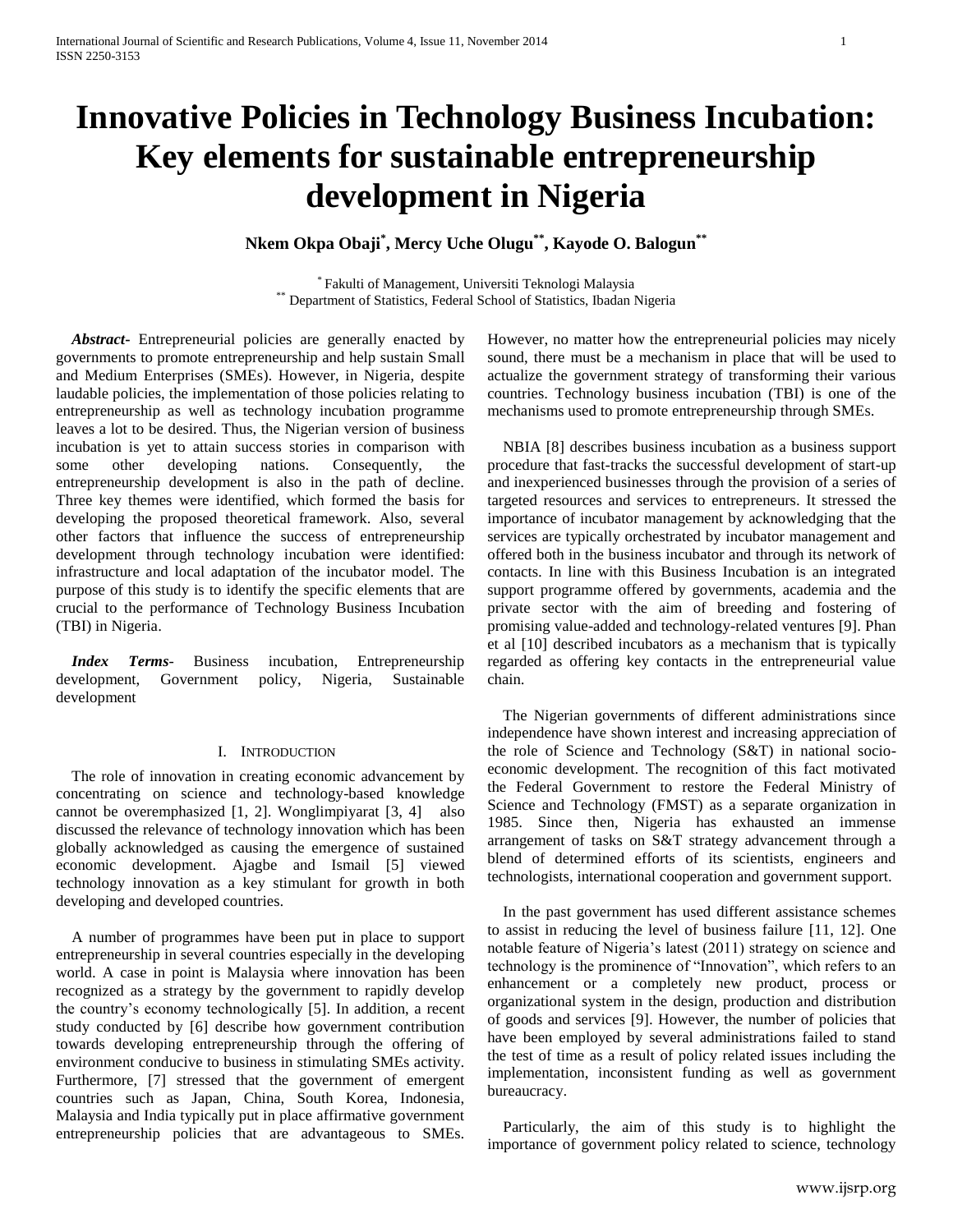and innovation (STI) in the development of entrepreneurship using the business incubation scheme as the support structure.

 The paper is structured as follows; Section 2 deals with the review of related literature. Section 3 dwells on the methodology, while section 4 is on findings and discussion and finally section 5 concluded the study with recommendation.

# II. LITERATURE REVIEW

 This section reviews the literature-related concepts which are imperative to the study under appraisal since they are the phenomenon of interest in the study as suggested by [13]. Some of the key concepts are business incubator, Nigerian STI policy, Nigerian TBI policy, business incubation success factors, SME among others.

 Globally, any realistic innovation or advancement must be vigorously sustainable. Sustainable development implies a meeting point of three major concepts; Society, Environment and Economy. Sustainable Development Commission [14]defines "Sustainable development as development that meets the needs of the present, without compromising the ability of future generations to meet their own needs".

 Figure 1 below describes the enhancement of the economic well-being as well as sustaining natural resources and environment. Its main import is to create a balance among the economic, environment and social needs, thereby allowing prosperity for now and hereafter generations. Pinter *et al* [15] maintains that sustainable development is balancing the protection of the natural environment with the fulfilment of human needs so that these needs can be met both now and in the future. Furthermore, the handy relationship between environmental health and human development, as well as the necessity to change social and economic policies in order to reduce the human impact on the planet has been universally acknowledged [16].



Figure 1: Innovative and Sustainable Development-shaping the future

### *2.1 Various Science & Technology Policies in Nigeria*

 The first National Science and Technology Policy in Nigeria came to being in 1986. Since then a total of four different science policies have evolved at different point in time which spanned within a period of twenty five years [17]. The policy was reviewed in 1997, 2003, 2005 and 2011.

#### *2.2 Entrepreneurship and Assistance Policy Framework*

 Oni and Daniya [11]discussed the enthusiasm with which several countries adopted entrepreneurship especially the developing countries in the past using policies that are userfriendly in assisting the entrepreneurs. Country case-wise shows that in China, the government was resolute in helping to develop high technology businesses using policies that are friendly to the cause of entrepreneurship development [18] in the country. Etzkowitz [19]discussed the swiftness in the development of entrepreneurship in Brazil through government policies that were pitched towards the development of both low-tech and hightechnological focused companies. In the case of Malaysia, [20] discussed the attentive manner in which the government approached the setting up of different technology financing groups with the intention of giving complete assistance to technology entrepreneurs.

 Furthermore, in the Kingdom of Saudi Arabia, the government in its bid to put the country in equal status with high economic competitive countries worldwide put up a decade of entrepreneurship development policies in related innovation programme [21]. In Nigeria, several governments' administrations have at different period of time put a number of strategies to support the development of the SME sub-sector [12]. The past regimes set up at different periods, infrastructure to tackle the collective fiscal challenges in the nation. This was evidenced by the activities of the Directorate of Foods, Roads and Rural Infrastructure (DFRRI), National Directorate of Employment (NDE), Petroleum (Special) Trust Fund (PTF) and of recent, the Vision 20-20-20 as well as various poverty alleviation programmes.

#### *2.3 Critical Success Factors for Business Incubation*

 Rockart [22]described the critical success factors as those elements related to attainment that duty bound to get the up-todate consideration of management if the establishment is to continue to be competitive. The role of TBIs in assisting the early-stage businesses in overcoming the difficulties related to newly formed companies cannot be overemphasized. The goal of TBI is largely dependent on the different interest groups that set up the TBI. Thus the success of the TBI rest on meeting the aims of sponsors [23].

 In business incubator study, several scholarly works have been conducted especially as it relates to success factors [23-28]. The findings of these scholarly works have been rotating round the traditional success factors which include inter alia Shared services; Business support services; Facilities and locations;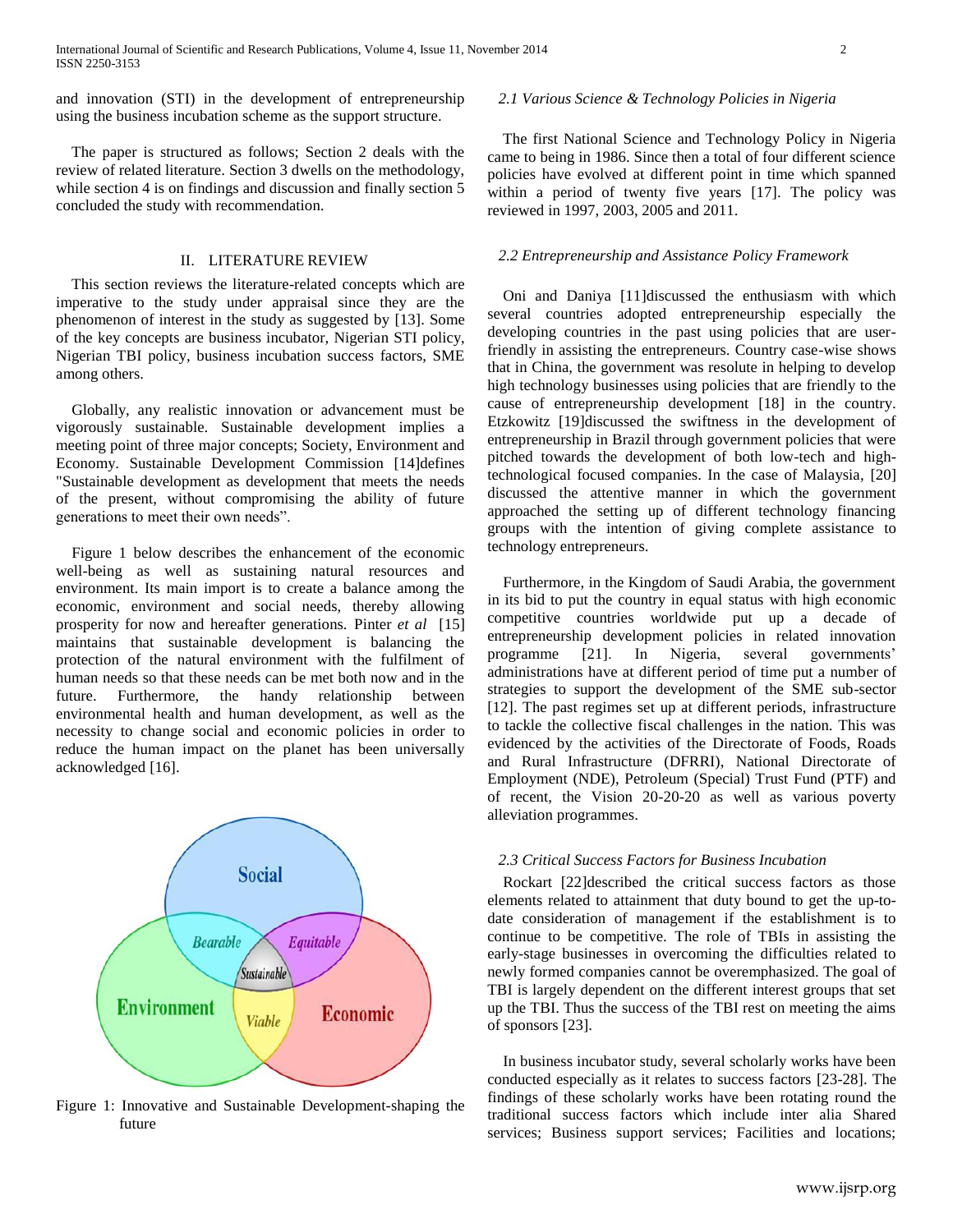Incubator governance; Tenant entry and exit; Mentoring and Networking; Tie to University; Funding and Support; Community Support. The contemporary writers have also agreed with several critical success factors, which are not at divergence from those acknowledged by prior scholars [29].

 Akcomak [30] observed that in developing countries, most incubators are still sustained financially by government; therefore the profit-making concept is still missing. Nevertheless, he contended that the commercial concept of incubators is the underlying principle for market failure argument. Von Zedtwitz, [31] previously recommends that whether an incubator is profitrelated or not-for profit ought to be run as a business entity.

 Kumar and Ravindran, [23] indicated that many scholarly works related to incubators have shown that the incubatees' continuous survival and growth should be an important goal of an incubator. This is also how a study underscores the perception of scholars that TBI as an instrument have the tendency to support newly formed technology-based enterprises, by helping them to improve their continuous survival [32].

 In a study related to German context, [33] found that graduation causes an immediate negative effect on survival that lasts three years after graduation from incubators. Furthermore, [34] emphasized the relevance of counselling and networking collaborations with incubator management in causing the emergence of innovative enterprises.

# *2.4 Research context and the Nigerian Experience of business incubation initiative*

 The Batavia Industrial Center, generally recognized as the foremost U.S. business incubator, opened in Batavia, N.Y., in 1959. In 1980, approximately 12 business incubators were operating in the United States – all of them in the industrial Northeast, which had been hard-hit by plant closures in the previous decade [8].

 Business Incubator is a facility-based technology infrastructure that assists the small new business start-ups to develop. TBIs are planned to present newly formed enterprises the technical assistance and facilities. Business incubation initiatives have been implemented in developing countries including Nigeria since the 1990s with uneven levels of success

 The involvement of Nigeria with the TBI programme can be tracked through the interactions made by a UNDP representative to four African nations, viz.; Gabon, Cote D"Ivoire, Nigeria and Zimbabwe in June, 1988 in Gabon. The UNDP along with the four countries put together a passionate concern which they had previously shown in an industrial development procedure centred on the concepts of commercialization of R&D results and innovation for the development as well as submission of an importation swap policy; Job creation and capital creation through the useful employment of the association that exist between science and technology and the private enterprise development [35].

 Nigeria started implementing it in 1993 when the first pilot centre was established in Lagos in 1993, then later established in Kano in 1994 and Aba in 1995. Presently, there are about 29 functional TIC in Nigeria [36]. Business incubation programme has been adopted in many developed and emerging nations since 1980s with different level of success. Nigeria has also implemented the initiative over two decades but the performance has not been comparatively mostly effective [37]. They claim that the drawback or difficulty encountered reveal how programmes or strategies imported from the developed countries need to be adapted to suit the local condition of the home-grown model. Since business incubator concept is a Western-driven model, it necessitates for local context adaptation.

 There are so many factors that prevent a better operation of the Technology Business Incubation (TBI) in Nigeria which range from lack of adequate funding of the scheme to inconsistent government policies toward the Small and Medium Enterprises (SMEs) on one hand and the development of Science, Technology and Innovative Policy on the other hand.

 There are a lot of claims from the stakeholders/participants that the programme has been successful but this study's assessment based on observation and interviews conducted revealed that most of the centres or the Nigerian incubation programme are not really where it ought to be in comparison with some other countries of equal development. This was supported by [7] scholarly work which concluded that the Nigerian context of technology incubation centres has not emphatically generated employments for the swarming populace, particularly the young people. Furthermore, their argument was strengthened by the report of the National Bureau of Statistics [38] that puts the total number of Nigerian population who are unemployed at 14 million.

# *2.5 National Policy on Technology Incubation in Nigeria*

 The drive for the policy is the employment of technology incubation programme as an instrument for technological, industrial, social and economic accomplishment and also to enhance the quality of life of its people. This is to be achieved by means of technology commercialization since quick development can only be reached if it is involved with dependable S&T policy. The basis of this is to establish best practices that will move the programme at the same level with associated programmes in other nations especially USA and other OECD nations. The intent is to in the best way exploit the benefit of technology incubation which include economic development at all levels, job formation, wealth creation, technology acquisition and techno-entrepreneurship culture support by Nigerians [39].

 As sustainability is a paramount factor in developmental activities in today's world (c.f figure 1), technology incubation is not an exception. In all the activities that an incubator will embark on, the business practices that would be supported, sustainability must be the hallmark. Most technology incubations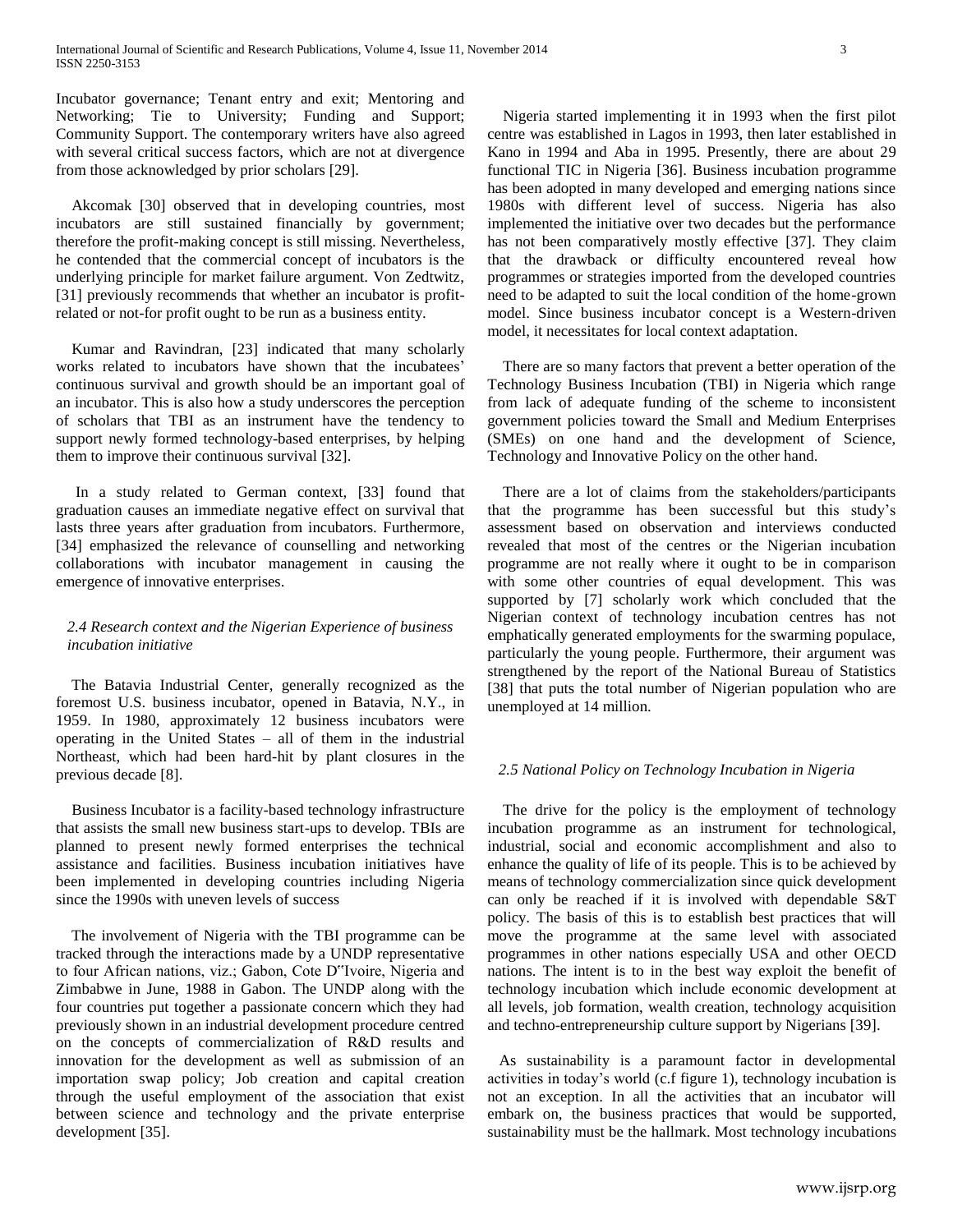are characterized by public-private partnership in the industrialized world as well as public sponsorship in the developing countries, in which the initial financial support is acquired from government mostly. Thus, the sustainability concept in relation to technology incubation implies the ability to continue to achieve results in a positive dimension, both in cash flows as the case may be and perpetuity.

 The Nigeria's vision 20:2020 hold out to link TICs in its policy objectives [7]. The policy has two all-encompassing objectives, such as enhancing human and natural resources in order to attain quick economic growth. The second objective is translating the economic growth achieved in the first objective into reasonable social development for all citizens. These objectives have been conceptualized into social, economic, institutional and environmental dimensions.

## *2.4.1 Policy Objectives and Implementation Strategies*

 The significance of this policy is to present the platform for the high-scale industrial development, as well as innovativeness of the country. The policy will be realized if the much needed aims and their associated strategies are employed carefully. A number of the objectives of TBI and its related strategies are discussed below:

 The setting up of established infrastructure and approaches for the improvement and technologies commercialization is one of the aims. The setting up of National Board for Technology Incubation for policy implementation was one of the strategies to achieving this objective. Setting up of TBI Centres all over the country was another strategy employed in achieving the objective. For the time being about twenty nine centres are operational [36]. Others are the setting up of Network of professional services providers [31, 40, 41] and instituting processes for technologies commercialization [5, 40]. Furthermore funding of the programme implementation is another objective of the policy. Outsourcing of resources from government endowments as well as donations, public as well as private sourcing of funds, venture capital; and International Donor Agencies sourcing of funds are some of the strategies to attain the objective [39].

 The operative policy is centred on the Board's (NBTI) role. The NBTI coordinate the Technology Incubation programme in Nigeria while the actual incubation process takes place at Technology Incubation centres (TICs). NBTI functions inter alia are policy implementation and Coordination which involves development of working guidelines. Other roles include supervision, monitoring and evaluation; Financial Management and Control; Sourcing of fund; National and International Liaison; Program Planning and Development as well as provision of legal services [39].

## III. METHODOLOGY

 This study interviewed 10 respondents in Nigeria. Even though qualitative data collection does not prescribe a particular desired number of participants required to achieve understanding, [42] suggested that usually 9 to 20 in-depth interviews are sufficient to gain the most insight from the participants. In line with this, 10 interviewees were selected for interview in this scholarly work,

 After the data collection through interview was over, the data was transcribed, coded and emerging themes presented. This work was approached through a multiple case (cross case analysis) study methodology to tackle these questions. Interview transcript was transcribed and analysed following [43] qualitative data analysis.

 In sum this study's design is centred on the principles of [44] and [45]. In line with this, the study employed a purposeful sampling, uses the case study as a reporting mechanism and employs a corresponding means to establish the positivist concepts of validity, reliability and objectivity as the researcher moves through the phenomenon under study. For the reason that naturalistic inquiry will employ other equivalent means to establish the positivist concepts of internal and external validity, reliability and objectivity (viz. credibility, transferability, dependability and confirmability).

#### IV. RESULTS AND DISCUSSION

 The outcome of the structured interviews based on the research questions revealed that Government of various administrations have experimented with a lot of assistance policies geared towards helping the SMEs but the implementations of those policies at different times have been the shortcomings of the very nice policy documents which are very vivid on paper but to put in practice have been the bane of entrepreneurship development in Nigeria. Three major themes emerged from the interviews outcome; namely, inadequate funding, lack of policy implementation and inconsistent policy. This section contains key outcomes from the study which has assisted in approaching the research question. On the basis of the research findings a number of elements are responsible for successful incubation initiative, however, only the key elements are stated.

Research Question 1: Which factors are needed for the Nigerian government to operate a more successful TBI Model?

 Policies offer strategic direction for virtually any government effort. It maps out a programme for the tactical and functional delivery of the initiative. However, poor policy direction has been a key obstacle militating against successful delivery of the TBI. This is long-established that there is a lack of a National blueprint on the Technology Incubation Programme. There is absence of a robust reference to the Technology Incubation Programme on the National Development Plan including the extant Vision 20-2020. The TBI allusion in the Nigerian Vision 20-2020 is just very weak. An original idea of the TBI effort in Nigeria was to lead to the transformation relating to R&D results directly into product or service within Nigerian economic system. This has since also been derailed due to the shortage relating to research facilities in Nigeria as well as inconsistency in terms of the way government executes its policies. Lack of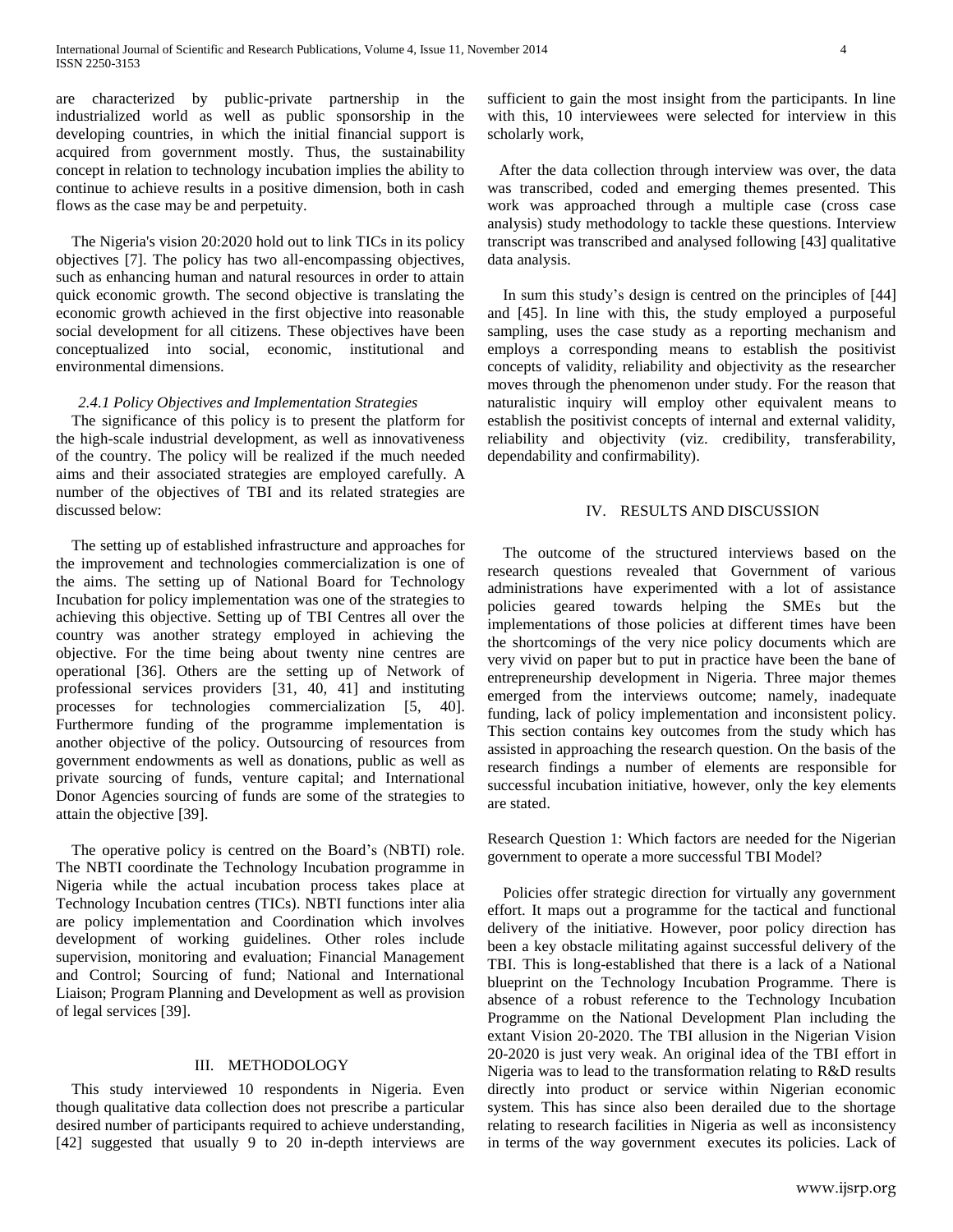government implementation policy was acknowledged by all of the interviewees as very critical to the success or failure of the scheme, as the government is seen as the lead stakeholder as well as a policy provider. Consequently, the functionality of this initiative is contingent on how well policies are executed. There are various laudable federal government policies coming from diverse administrations even so the execution and also consistency towards performance in the programme has become the bane involving the nation's industrialization.

 Government continually brings one policy document or the other from time to time with different nomenclature but with the same intentions and different modus operandi. This has made so many initiatives that have laudable plans to be thrown away just for its successor to be doing the same thing with a different name and with different workforce. This has not really helped the country in achieving the desired success in all these initiatives including SMEs on one hand and Technology Incubation on the other, due to changes and inconsistencies in the workforce as well as different objectives and perspectives of the plan.

 The basis of starting technology incubation (TI) centers is to assist in the emergence of start-ups and fledgling companies that have acceptable technology input and output. Consequently, there is a need to offer financial resources to the incubator in such a way as to make funding accessible to the businesspersons; unfortunately, incubators cannot on their own make available funds for the tenants. The reason is that the incubators are not making money on their own; they still depend on government subvention for their sustainability and as such cannot offer any financial assistance directly to the tenant firms. This has made activities at the TI centers very challenging to the extent that the incubator management cannot render the basic role reposed on the incubator. Nevertheless, as the incubator cannot directly support the tenants financially, the incubator generally draws other financial suppliers (banks, venture capitalist, and angel organization) to support the tenants. In the case of commercial banks, the entrepreneurs are discouraged by the rigid security enforced by banks which makes it difficult for them to be given a credit facility. On the aspect of the venture capitalists, the Technology Incubation programme lacks the venture capitalists that would ordinarily come in to help out; unfortunately, they seldom exist and if they do exist, the venture capitalists would seldom invest in the fledgling business enterprises. Also, angel organizations who are private high net-worth individuals would be skeptical about taking up some equity investment in the newly formed businesses. Alagbaoso *et al* [46] recognize inadequate funding as one of the key challenges in entrepreneurship development. Business incubation literature has linked funding to be one of the success factors [23].

#### V. CONCLUSION LIMITATION AND IMPLICATION FOR FUTURE RESEARCH

 This Research presents a concise appraisal of the literature related to success factors for technology business incubation. It highlights the various traditional factors that are vital to successful incubation practice as well as the government policies

as they relate to science, technology and innovation generally and technology incubation in Nigeria in particular. The full implementation of government policies are the much needed requirements needed to move the technology Incubation program in Nigeria forward as well as its sustainability. Also for a successful TBI Policy implementation, the program should engender technological SME development or focusing it to cause the transformation of the entire SME sector.

 We are of the opinion that the result will fill a substantial amount of gap in the body of knowledge as well as contribute immensely to the policymakers and incubator managers.

 This study is aimed at exploring the relevant research question guiding this scholarly. The themes that emerged from this research can help the policy makers in mapping out a new path to the development of entrepreneurship generally and business incubation programme in particular. Results suggest that in order to achieve a successful incubation attainment, certain elements, for example (efficient and user-friendly government policy and its implementation) ought to be in place

 Furthermore, from the literature review above, it is pertinent to say that aside from the traditional success factors, government policies as they relate to science, technology and innovation (STI), technology business incubation (TBI) as well as SMEs are very crucial to the successful operation of TBI on one hand and entrepreneurship development on the other.

 In addition, for the reason that this kind of research is usually context-specific, there are theoretical justifications to be based upon in which different emerging countries may perhaps experience similar dynamics. Accordingly, it necessitates for this deduction to be verified by future research undertakings to be conducted in other developing countries through analytic generalization [47]. Moreover, future research should be carried out quantitatively using the themes that emerged from the interviews to construct questionnaire instrument

#### ACKNOWLEDGMENT

The Authors would like to use this medium to express their appreciation to Ringa Kaingu Ringa for his constructive critique on this manuscript.

#### **REFERENCES**

- [1] Thiruchelvam, K., et al., *Towards Effective Policies for Innovation Financing in Asia-Financing Innovation, the Experience of Malaysia*. 2010, Working Paper Report Submitted to the IDRC Project.
- [2] Youtie, J. and Shapira, P., *Building an innovation hub: A case study of the transformation of university roles in regional technological and economic development.* Research policy, 2008. **37**(8): p. 1188-1204.
- [3] Wonglimpiyarat, J., *Government programmes in financing innovations: Comparative innovation system cases of Malaysia and Thailand.* Technology in Society, 2011. **33**(1): p. 156-164.
- [4] Khin, S., Ahmad, N. H., and Ramayah, T., *Product innovation among ICT technopreneurs in Malaysia.* Business Strategy Series, 2010. **11**(6): p. 397-406.
- [5] Musibau, A. A. and Kamariah, I., *The Financing of Early Staged Technology Based Firms in Malaysia.* Middle-East Journal of Scientific Research, 2013. **18**(5): p. 697-707.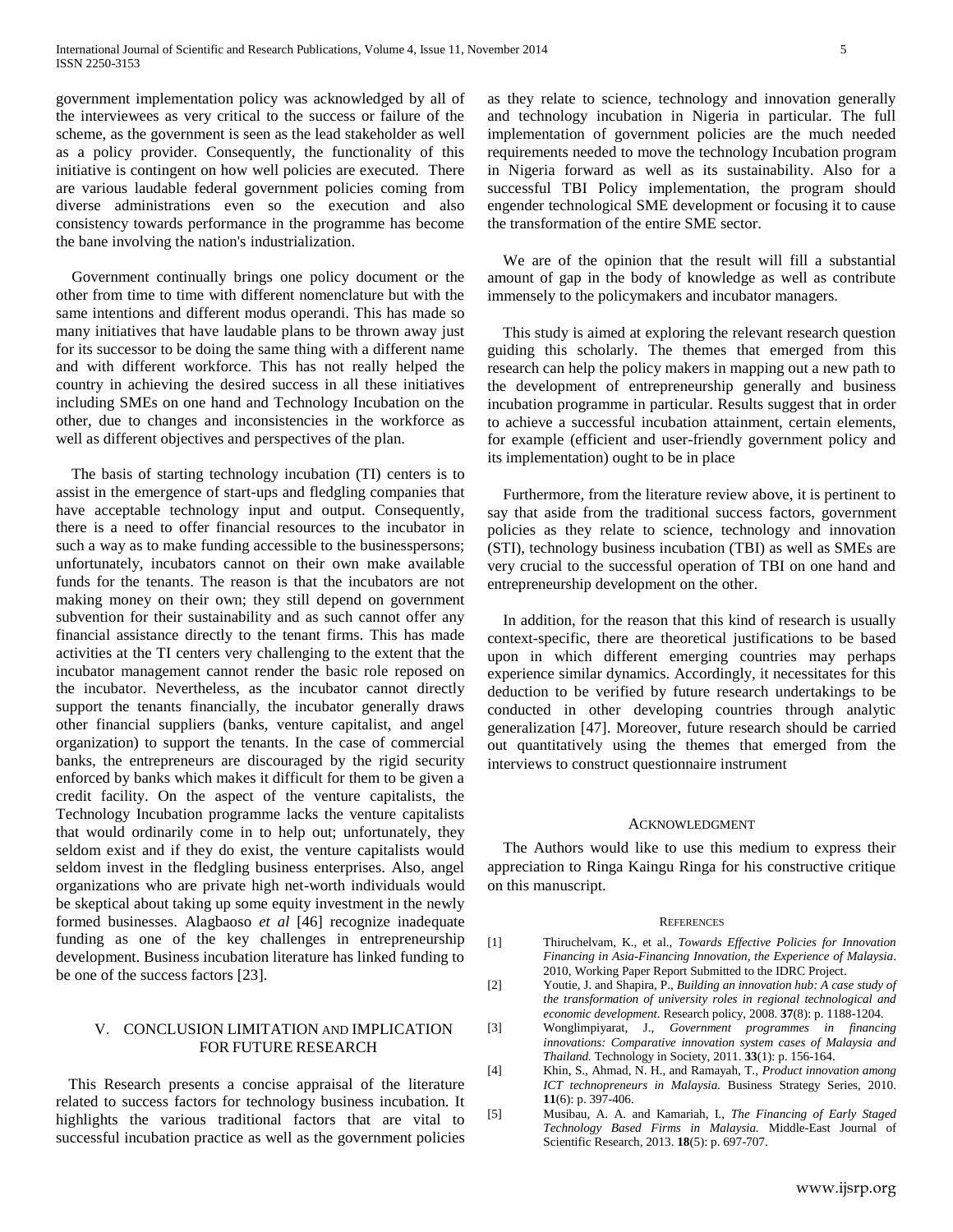- [6] Obaji, N. O. and Olugu, M. U., *The role of government policy in entrepreneurship development.* Management, 2014. **2**(4): p. 109-115.
- [7] Akhuemonkhan, I. A., et al., *Harnessing the Potentials of Technology Incubation Centres (TICs) as Tools for Fast-Tracking Entrepreneurship Development and actualisation of the Vision 20: 2020 in Nigeria.* Humanomics, 2014. **30**(4).
- [8] National Business Incubation Association 2009 *What is Business Incubation* [http://www.nbia.org/resources\\_library/what\\_is/index.php](http://www.nbia.org/resources_library/what_is/index.php)
- [9] Obaji, N. O., Senin, A. A., and Richards, C. K. *Sustainable Innovative Policy in Technology Business Incubation: Key Factors for Successful Entrepreneurship Development in Nigeria*. 2012.
- [10] Phan, P. H., Siegel, D. S., and Wright, M., *Science parks and incubators: observations, synthesis and future research.* Journal of business venturing, 2005. **20**(2): p. 165-182.
- [11] Oni, E. O. and Daniya, A., *Development of Small and Medium Scale Enterprises: The role of Government and other Financial Institutions.* Arabian Journal of Business and Management Review (OMAN Chapter) Vol, 2012. **1**.
- [12] Ayodeji, A. R. and Balcioglu, H., *Financing Industrial Development In Nigeria: A Case Study Of The Small And Medium Enterprises In Kwara State.* Global Journal of Management And Business Research, 2010. **10**(3).
- [13] Sekaran, U. and Bougie, R., *Research Methods for Business - A Skill Building Approach*. fifth ed. 2010, New York: John Wiley & Sons.
- [14] Sustainable Development Commission 2011 *What is sustainable development?* [http://www.sd-commission.org.uk/pages/what-is](http://www.sd-commission.org.uk/pages/what-is-sustainable-development.html)[sustainable-development.html](http://www.sd-commission.org.uk/pages/what-is-sustainable-development.html)
- [15] Pinter, L., Hardi, P., and Bartelmus, P., *Sustainable development indicators: proposals for the way forward prepared for the United Nations Division for Sustainable Development*. 2005: International Institute for Sustainable Development.
- [16] Ebiringa, O. T., *Entrepreneurship development for sustainable economic transformation: A study of YOUWIN programme in Eastern States of Nigeria.* Journal of Sustainable Development in Africa, 2013. **15**(5): p. 49-59.
- [17] 2011 *Science, Technology and Innovation (STI) Policy*
- [18] Cullen, M., Calitz, A., and Chandler, L., *Business incubation in the eastern Cape: a case study.* International Journal for Innovation Education and Research, 2014. **2**(05): p. 76-89.
- [19] Etzkowitz, H., *Incubation of incubators: innovation as a triple helix of university-industry-government networks.* Science and Public Policy, 2002. **29**(2): p. 115-128.
- [20] Ajagbe, M. A. and Ismail, K., *Factors influencing venture capital assessment of high growth companies in Malaysia.* International Journal of Entrepreneurship and Small Business, 2014. **21**(4): p. 457- 494.
- [21] Salem, M. I., *The Role Of Business Incubators In The Economic Development Of Saudi Arabia.* International Business & Economics Research Journal (IBER), 2014. **13**(4): p. 853-860.
- [22] Rockart, J. F., *Chief executives define their own data needs.* Harvard business review, 1978. **57**(2): p. 81-93.
- [23] Kumar, K. S. and Ravindran, D. S. R., *A Study on Elements of Key Success Factors Determining the Performance of Incubators.* European Journal of Social Sciences, 2012. **28**(1): p. 13-23.
- [24] Smilor, R. W., *Managing the incubator system: critical success factors to accelerate new company development.* Engineering Management, IEEE Transactions on, 1987(3): p. 146-155.
- [25] Rice, M. P. and Matthews, J. B., *Growing New Ventures, Creating New Jobs: Principles and Practices of Successful Business Incubation*. 1995, Westport, CT: Quorum Books.
- [26] Verma, S., *Success Factors for Business Incubators: An emprical study of Canadian Business Incubators*, in *Faculty of Graduate Studies and Research, Eric Sprott School of Business*. 2004, University of Ottawa: Ontario, Canada.
- [27] Somsuk, N. and Laosirihongthong, T., *A fuzzy AHP to prioritize enabling factors for strategic management of university business incubators: resource-based view.* Technological Forecasting and Social Change, 2014. **85**: p. 198-210.
- [28] Al-Mubaraki, H., Ahmed, A., and Al-Ajmei, R., *Best Practices of Business Incubators in Developed and Developing Countries: the Roadmap for the Gulf Cooperation Council (GCC) Countries.* World Association for Sustainable Development, 2014.
- [29] Mbewana, P. N., *The Key Succes Factors for Business Incubators in South Africa: The Godisa Case Study*, in *Faculty of Engineering*. 2007, University of Pretoria: South Africa.
- [30] Akcomak, I., *Incubators as Tools for Entrepreneurship Promotion in Developing Countries*. 2009, World Institute for Development Economics Research.
- [31] Von Zedtwitz, M., *Initial directors of international R&D laboratories.* R&D Management, 2003. **33**(4): p. 377-393.
- [32] Somsuk, N., Laosirihongthong, T., and Mclean, M. W. *Strategic management of university business incubators (UBIs): Resourcebased view (RBV) theory*. in *Management of Innovation and Technology (ICMIT), 2012 IEEE International Conference on*. 2012. IEEE.
- [33] Schwartz, M., *Beyond incubation: an analysis of firm survival and exit dynamics in the post-graduation period.* The Journal of Technology Transfer, 2009. **34**(4): p. 403-421.
- [34] Scillitoe, J. L. and Chakrabarti, A. K., *The role of incubator interactions in assisting new ventures.* Technovation, 2010. **30**(3): p. 155-167.
- [35] Federal Ministry of Science and Technology, 2003 *The Organisation and Management of Technology Business Incubation in Nigeria*
- [36] Jibrin, M., Makoyo, M., and Amonye, M. *Technology Incubation Programme for Development of Sustainable Entrepreneurial Skills in Nigeria*. in *International Journal of Engineering Research and Technology*. 2013. ESRSA Publications.
- [37] Obaji, N. O., Senin, A. A., and Richards, C. K., *Enhancing a Future version of the Nigerian SME Technology Incubation Model: Lessons for other developing countries.* 2012.
- [38] Statistics, N. B. O., *Unemployment rates in Nigeria*, in *Annual Report of NBS, Nigeria*. 2011: Abuja.
- [39] Federal Ministry of Science and Technology Quarterly 2005 *FMST: Policy, Functions, Structure and Operational Guidelines of Technology Incubation Programme in Nigeria*
- [40] Adelowo, C. M., Olaopa, R. O., and Siyanbola, W. O., *Technology Business Incubation as Strategy for SME Development: How Far, How Well in Nigeria?* Science and Technology, 2012. **2**(6): p. 172- 181.
- [41] Raheem, S. and Akhuemonkhan, I., *Enterprise Development through Incubation Management.* Developing Country Studies, 2014. **4**(18): p. 67-82.
- [42] Yang, K., *Voice of the customer capture and analysis*. 2008, New York: McGraw Hill.
- [43] Rubin, H. J. and Rubin, I. S., *Qualitative interviewing: The art of hearing data*. 2012: Sage Publications.
- [44] Miles, M. B. and Huberman, A. M., *Qualitative data analysis: An expanded sourcebook*. 2nd ed. 1994, London: Sage Publications.
- [45] Miles, M. B., Huberman, A. M., and Saldaña, J., *Qualitative data analysis: A methods sourcebook*. 2014: SAGE Publications, Incorporated.
- [46] Alagbaoso, M., Myres, K., and Teresa, C. *Biotechnology Entrepreneurship in South Africa and Brazil*. in *27th International Business Research Conference*. 2014. Toronto, Canada: Ryerson University.
- [47] Yin, R. K., *Applications of case study research*. 2012: Sage Publication.

#### AUTHORS

**First Author** – Nkem Okpa Obaji, Ph.D, Universiti Teknologi Malaysia, amazonsng@yahoo.com

**Second Author** – Mercy Uche Olugu, M.Sc, Federal School of Statistics, Ibadan, Nigeria olugumercy@yahoo.com

**Third Author** – Kayode O. Balogun, M.Sc, Federal School of Statistics, Ibadan, Nigeria, kayibalogun@yahoo.com.

**Correspondence Author** – Nkem Okpa Obaji,

amazonsng@yahoo.com, amazonsng@gmail.com, +60162738205